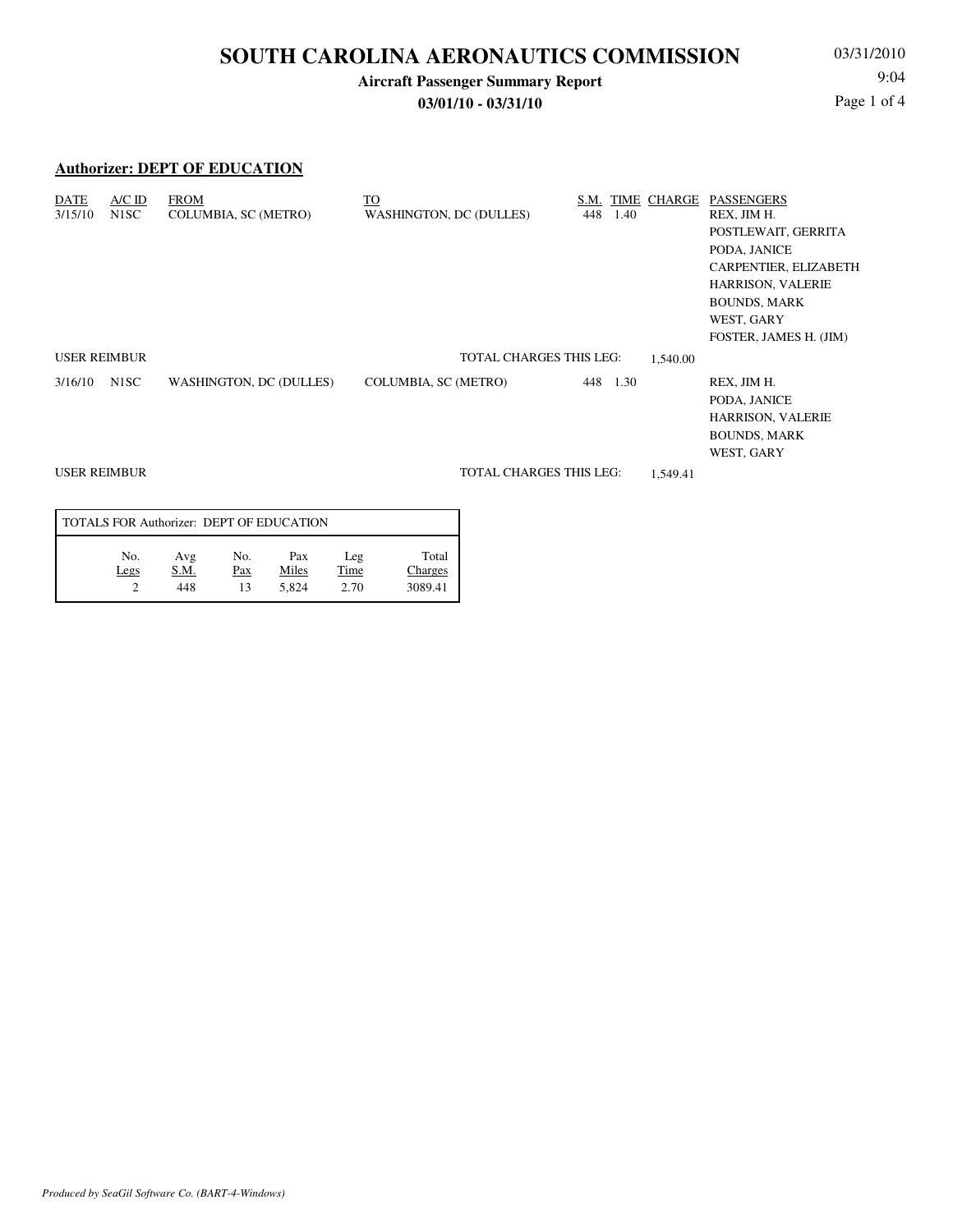## **Aircraft Passenger Summary Report**

**03/01/10 - 03/31/10**

03/31/2010 9:04 Page 2 of 4

#### **Authorizer: GOVERNOR'S OFFICE**

| <b>DATE</b><br>3/5/10 | $A/C$ ID<br>N <sub>1</sub> SC | <b>FROM</b><br>COLUMBIA, SC (METRO) | <u>TO</u><br>AIKEN CO, SC      | S.M.<br>67<br>0.20 | TIME CHARGE | <b>PASSENGERS</b><br>SANFORD, GOV. MARK C.<br>LOGEMAN, DAVID<br>ALAN, ROGER |
|-----------------------|-------------------------------|-------------------------------------|--------------------------------|--------------------|-------------|-----------------------------------------------------------------------------|
| <b>EXECUTIVE</b>      |                               |                                     | TOTAL CHARGES THIS LEG:        |                    | 220.00      |                                                                             |
| 3/5/10                | N <sub>1</sub> SC             | AIKEN CO. SC                        | SPARTANBURG, SC (D'NTWN)       | 117<br>0.50        |             | SANFORD, GOV. MARK C.<br>LOGEMAN, DAVID<br>ALAN, ROGER                      |
| <b>EXECUTIVE</b>      |                               |                                     | <b>TOTAL CHARGES THIS LEG:</b> |                    | 550.00      |                                                                             |
| 3/5/10                | N <sub>1</sub> SC             | SPARTANBURG, SC (D'NTWN)            | <b>COLUMBIA, SC (METRO)</b>    | 112 0.40           |             | SANFORD, GOV. MARK C.<br>LOGEMAN, DAVID<br>ALAN, ROGER                      |
| <b>EXECUTIVE</b>      |                               |                                     | <b>TOTAL CHARGES THIS LEG:</b> |                    | 440.00      |                                                                             |

| TOTALS FOR Authorizer: GOVERNOR'S OFFICE |                   |                 |                     |                     |                             |  |  |  |  |
|------------------------------------------|-------------------|-----------------|---------------------|---------------------|-----------------------------|--|--|--|--|
| No.<br>Legs                              | Avg<br>S.M.<br>99 | No.<br>Pax<br>Q | Pax<br>Miles<br>888 | Leg<br>Time<br>1.10 | Total<br>Charges<br>1210.00 |  |  |  |  |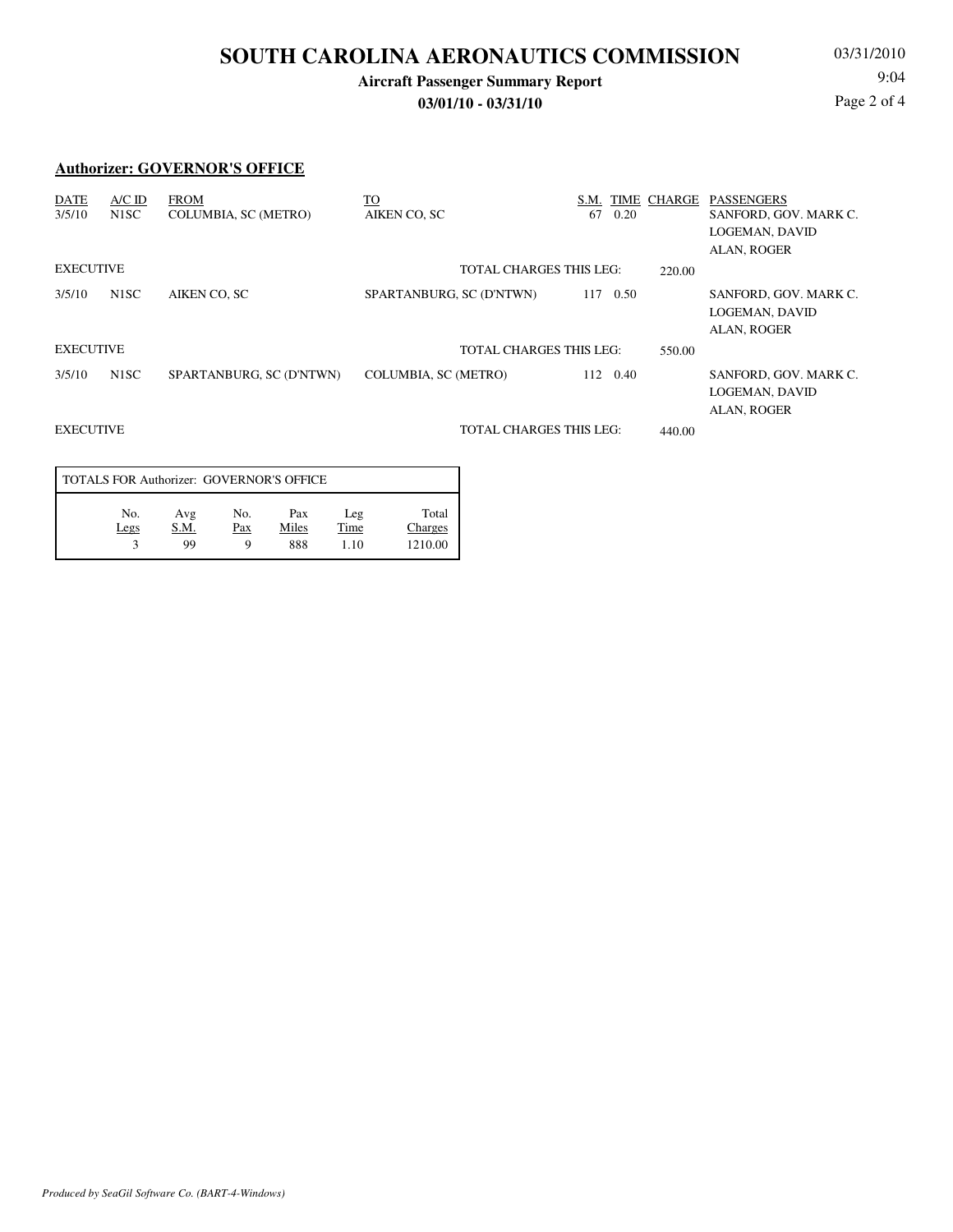## **Aircraft Passenger Summary Report**

#### **03/01/10 - 03/31/10**

03/31/2010 Page 3 of 4

#### **Authorizer: SEN. LEATHERMAN, HUGH K.**

| DATE<br>3/25/10      | $A/C$ ID<br>N1SC | <b>FROM</b><br>COLUMBIA, SC (METRO) | то<br>CLEMSON/OCONEE CO, SC                            | S.M. TIME CHARGE PASSENGERS<br>142 0.50 |        | SEN. LEATHERMAN. HUGH K. |
|----------------------|------------------|-------------------------------------|--------------------------------------------------------|-----------------------------------------|--------|--------------------------|
| EXECUTIVE            |                  |                                     | <b>TOTAL CHARGES THIS LEG:</b>                         |                                         | 550.00 |                          |
| 3/26/10<br>EXECUTIVE | N1SC             | CLEMSON/OCONEE CO, SC               | COLUMBIA, SC (METRO)<br><b>TOTAL CHARGES THIS LEG:</b> | 142 0.50                                | 550.00 | SEN. LEATHERMAN, HUGH K. |
|                      |                  |                                     |                                                        |                                         |        |                          |

| TOTALS FOR Authorizer: SEN. LEATHERMAN, HUGH K. |             |             |            |              |             |                  |  |  |  |
|-------------------------------------------------|-------------|-------------|------------|--------------|-------------|------------------|--|--|--|
|                                                 | No.<br>Legs | Avg<br>S.M. | No.<br>Pax | Pax<br>Miles | Leg<br>Time | Total<br>Charges |  |  |  |
|                                                 |             | 142.        |            | 284          | 1.00        | 1100.00          |  |  |  |

# 9:04